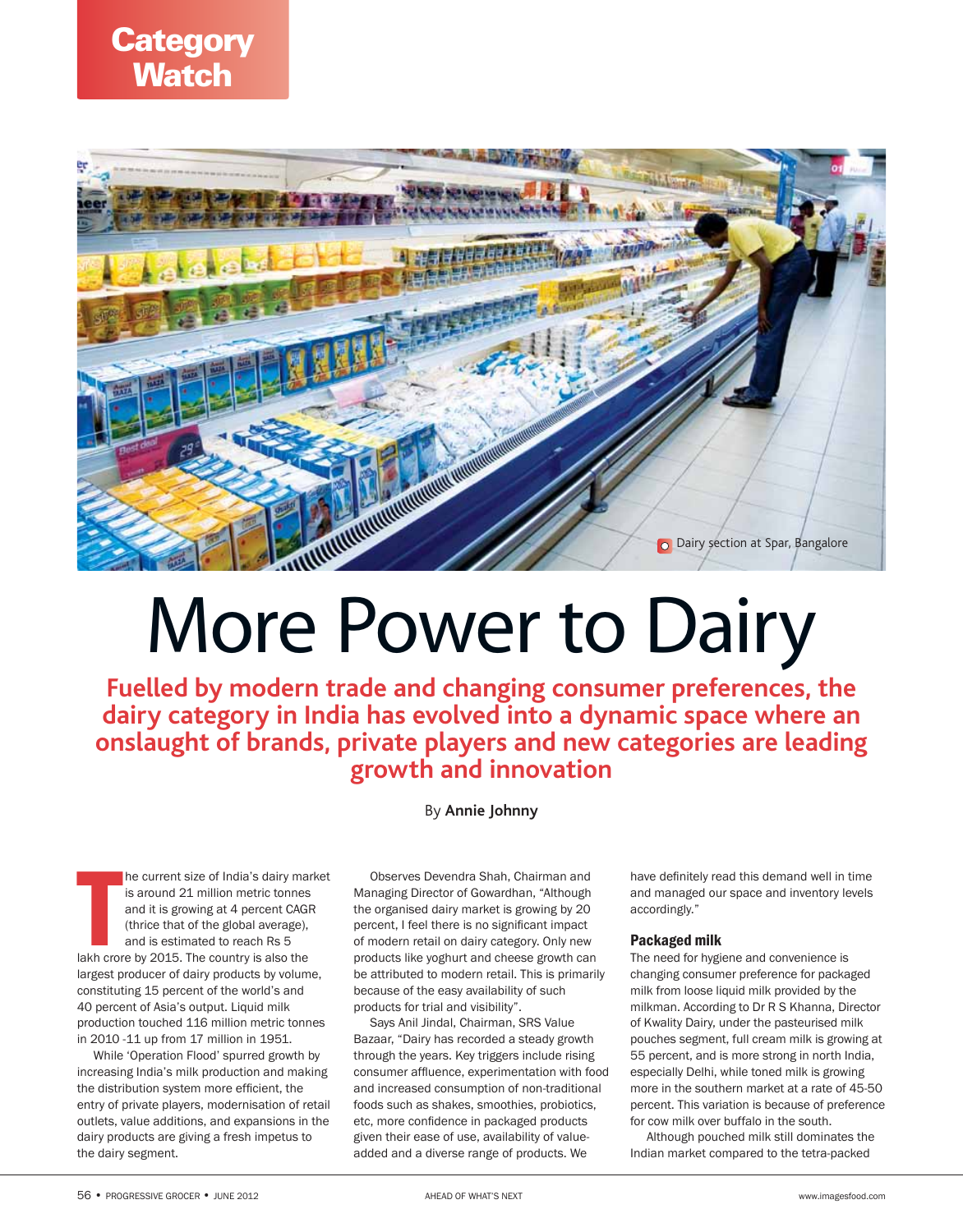UHT (ultra heat treated) milk, demand for UHT, which is growing at a rate of 15-20 percent is on the rise. Its relatively longer shelf-life, convenient packaging, and ready-to-drink convenience are driving demand. There is no need for boiling or refrigeration which makes UHT milk attractive to both retailers and customers. But unlike countries like Italy, Spain, and France where UHT milk is very popular, it has still to garner a loyal customer base in India.

"In our store, UHT milk comprises about 4-5 percent of the total milk sales. But sales primarily depend upon store location, broad geography and consumer profile of the area. For example, levels of consumption are higher in Gurgaon than in Faridabad. In India, the consumption is largely among people who have lived abroad or travel a lot to foreign countries and are therefore exposed to that

lifestyle and are aware of its benefits (it is free from preservatives)," says Jindal.

However, he also feels that it is a trend that will pick up very soon as the adoption rate is improving. "It has become important to stock UHT milk because there are several casual consumers of UHT apart from a small/ niche loyal base. Secondly, it helps to complete the shopping basket of the discerning consumer who demands such products," he says.

Elaborating on the benefits for retailers in stocking UHT milk, he adds, "It certainly helps retail outlets which are located in places that are mostly warm during the year, since it is convenient to store UHT tetra packs without having to worry about refrigeration. Also, because of the flat shape of the milk packet, it occupies lesser space in a store, which can then be utilised for other items."

According to Khanna, UHT milk works better in remote areas where it is difficult to get fresh milk. "Though UHT milk is mostly bought by modern working couples because of its longer shelf life, it also works well for remote areas or in places where it is difficult to get fresh milk like the north-east or mountain regions. Even the army has stopped using milk powder and is preferring UHT milk."

#### Value additions

Rising disposable incomes has led to the diversification of the dairy category as consumers are looking beyond pouched

## Today, almost 30 percent of dairy products and milk is being retailed through modern store formats, an increase from 18 percent in 2007-2009

milk and the occasional butter and cheese spreads. This is giving rise to value additions such as flavoured milk, vitamin enriched yoghurt, flavoured yoghurts, etc. Categories like probiotic-enriched milk and yoghurt are the rising new stars of the dairy category. According to dairy consultant company Dairy India, the market for butter, cheese, ice cream, dairy whiteners and cheese spreads is increasing by 8-10 percent per year.



**O** UHT milk on display at SRS Value Bazaar, Gurgaon

"As the Indian consumer's tastes evolve, so does the need for more flavours and variety and hence the need for wider range of choices. Also, with the advent of strong brands in the Indian marketplace, with companies launching new products followed by in-store promotions

and advertisements, there is greater communication with the end-consumer. So, increased awareness has resulted in an increase in the basket of products that the consumer now buys. For example, cheese slices are now more commonly bought as compared to ten years ago when it was a rare purchase item. Even traditional products like dahi has got a new avatar in the packaged variety; in fact, the advent of packaged yoghurt

> has been relatively spectacular with all the major brands claiming a stake in the market," says Ram Nair, Director, Aligned Business Partners, a retail consultancy firm.

> Comments Shah, "In the case of yoghurt and lassi, value additions have been helpful. But I think the most important factors are the growth in income, up gradation and affluence."

"Value additions have definitely had a positive impact on the dairy category. People started buying more cheese spreads because of relevant range and variations. In certain cases, a family's share of dairy spends went up because it found probiotic drinks useful for the children. In other cases, a family discovered the goodness and convenience of western styled tetra packed milk cartons. Apart from this, the availability of various skus at multiple price points also helps in trials, and eventually regular consumption," says Jindal.

#### Packaged Dahi

Today, both regional and national dairy players are vying for shelf space with their dahi brands such as Nestle's A+, Mother Dairy, Amul, Gowardhan, Britannia, and Metro Dairy, etc, leaving the consumer spoilt for choice.

"For a country which has a culture of making curd at home, packaged dahi's growth has been phenomenal; and the segment is growing at the rate of 20 percent. It is one of those sub-categories that has directly emerged from the chillers of modern trade outlets to become a regular, even at small kirana stores,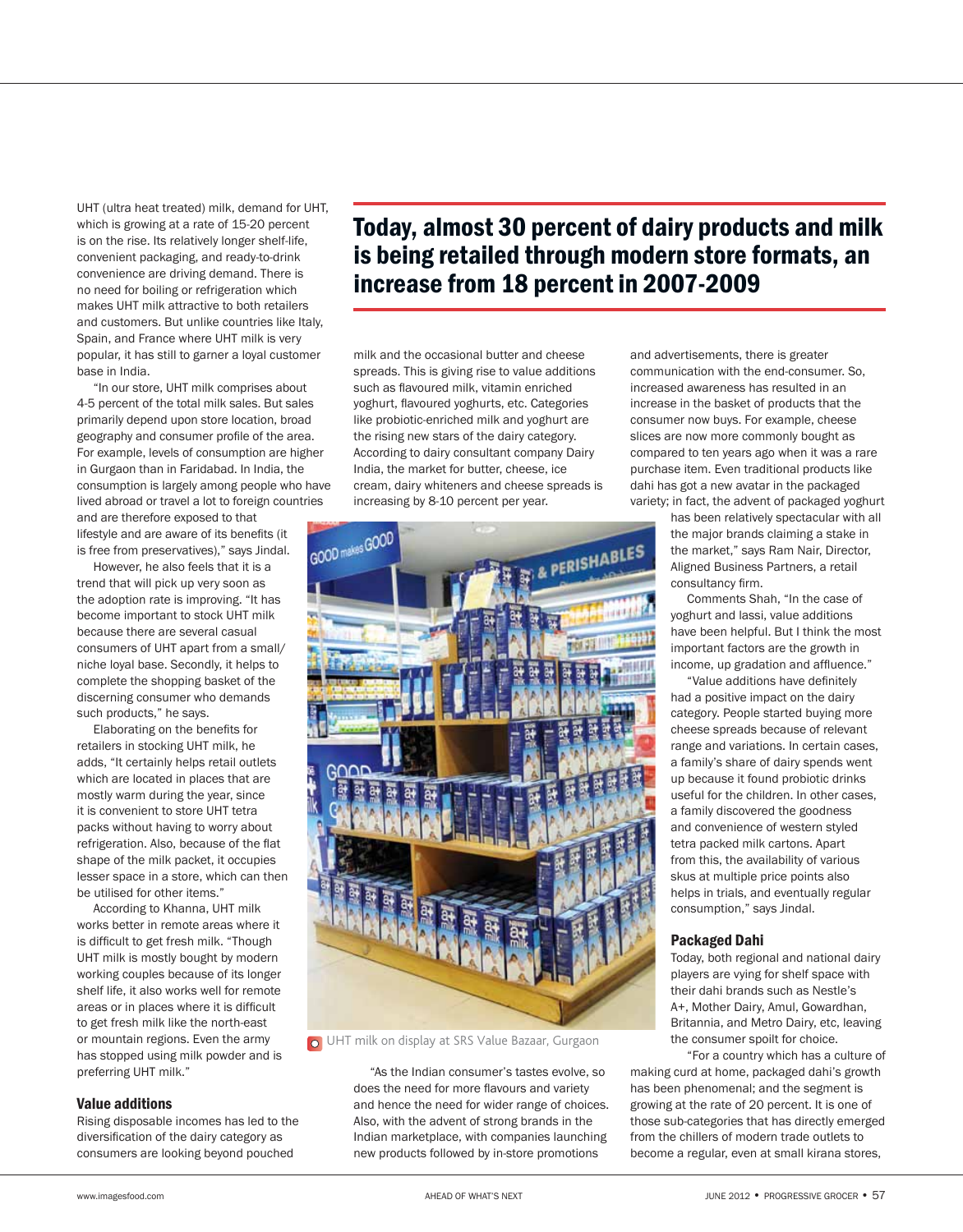## Apart from better storage, modern retail spaces provide better visibility and in-store promotion opportunities for both the manufacturer and retailer to interest consumers in new products

informs Sharad Gupta who brings out a yearly book on the dairy industry for Dairy India.

Adds Gupta, "During the peak summer season, Mother Dairy alone produces more than 100 tonnes of dahi. That's how much the demand for package dahi is rising. The last thing people want to do now is start making curd at home."

#### **Probiotics**

The rise of health consciousness among consumers has brought sub-categories like probiotics to Indian shores. Compared to the global market for probiotic foods, which is around \$14 billion, and estimated to reach around \$ 19.6 billion in 2013, the Indian probiotics market at \$2 million is still at a very nascent stage. But, according to experts, it is set to quadruple by 2015. Currently, companies offering probiotic yoghurt and drinks are Yakult Danone, Mother Dairy with its Nutrifit probiotic drink and dahi, Nestle's Actiplus and Amul's Prolife.

"The market for probiotic foods is still very small in India compared to the West, besides which the penetration is still limited to the metros as awareness levels in tier 2 and 3 cities is still low. Not many probiotic products are available there as yet," says Kiyoshi Oike, Managing Director, Yakult Danone. The brand has recently entered the southern market. Yakult Danone's best performing market is north India especially Delhi/NCR. The company retails through both direct selling (which



constitutes around 40 percent of the sales) as well as through retail outlets which attribute around 60 percent of the sales.This year, the company plans to concentrate only on metros and is not looking at tier 2 and 3 cities.

#### Flavoured yoghurt

The American concept of yoghurt is spreading across the country with leading manufacturers Amul, Mother Dairy, and Nestle vying to capture a chunk of the market.

According to Khanna, yoghurt has the potential to grow and would soon reach growth

### Dairy Facts

- India's dairy industry is estimated to reach Rs 5 lakh crore by 2015
- Current size of India's dairy market is around 21 million metric tonnes and growing at 4% CAGR
- Liquid milk production touched 116 million metric tonnes in 2010 -11; it was 17 million metric tonnes in 1951
- Processed milk is estimated to touch Rs 5 lakh crore by 2015 on annual growth rate of 10%, according to industry body Assocham
- Packaged milk in metros has shown 30% growth rate.
- The market for butter, cheese, ice cream, dairy whiteners and spreads is increasing by 8-10% every year
- Almost 30% of dairy products including milk is being retailed through modern format, an increase from 18% in 2007-09.

rates of 50-60 percent. "Flavoured yoghurt is very new in the market, so it is too early to estimate the size of the market, but it will definitely grow."

Retailers too feel that the category is at a very nascent stage despite the furore created around the product by the manufacturers. "Not a lot of people are aware of flavoured yoghurt, so it has yet to catch up with the consumers. It is still a growing category," says Deepakbhai Thakkar, Owner, Thakkar Super Market in Thane, Mumbai.

The category has yet to percolate to regions like east India where 'mishti doi' is very popular. "In eastern India, people prefer having Mishti Doi and same is the case with areas like Maharashtra where they have srikhand. Flavoured yogurt is concentrated mainly in the metros," says Nishit Thacker, Director of Thackers Dairy, a regional dairy brand in Kolkata.

#### Cheese

With a 15 percent growth rate, cheese is one of the fastest growing categories which has grown from the occasional slice and spread to a more sophisticated fare. "Cheese is definitely a growing category," says Thakkar, "While earlier I used to a have a 15 day stock, now, I have weekly stocks because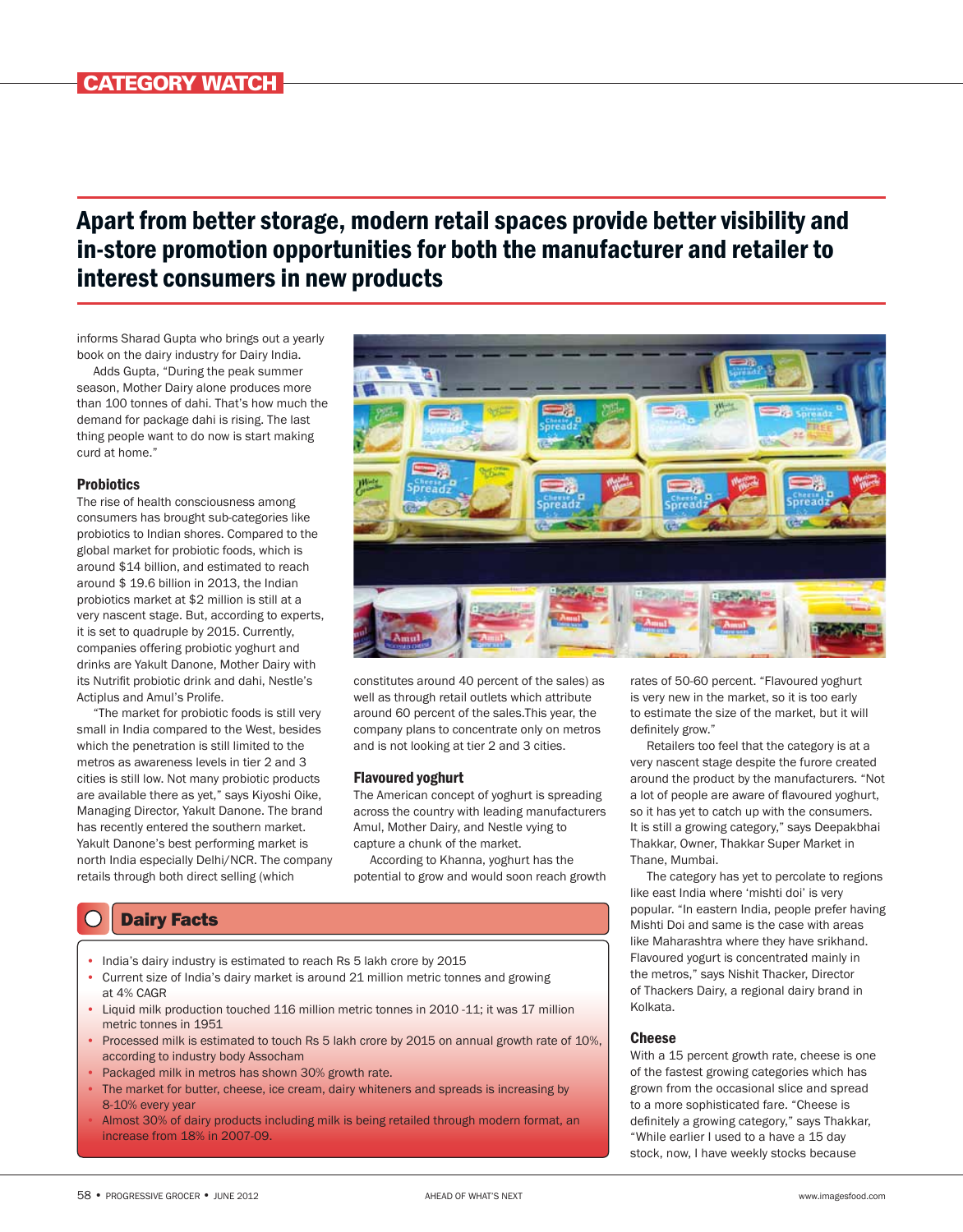of the increase in demand. One of the main reasons behind it is the change in consumer tastes. Now they want cheese with everything, whether it is parantha or pao bhaji. And since people are travelling a lot these days, they are aware of different varieties and flavours being consumed in other countries. Today, they can differentiate between an Emmental and a Gouda."

For manufacturers, expanding their dairy offering with value additions may seem the way ahead, but retailers feel that new products or variants can only go so far and no further when it comes to sales. "Value additions may help drive sales initially, but they do not sustain it. For example, probiotic dahi had a lot of takers initially when it was talked about a lot, but largely people have now gone back to using regular dahi. So I feel value additions drive sales only temporarily," says Vivek Nanda, Director, Om Daily Needs, a supermarket in New Delhi, where around 6 percent of total sale comes from dairy.

#### Modern retail and dairy

Modern trade has played a big role in the growth of the dairy category. Modern retail made it possible for retailers to offer dairy products that could not be sold through traditional retail due to infrastructural handicaps. Today, almost 30 percent of dairy products and milk is being retailed through modern store formats, an increase from 18 percent in 2007-2009.

"This is one category whose growth is linked directly with modern trade. Earlier, in traditional stores, the storage facility was not up to the mark to accommodate, let's say, a range of yoghurts. So products would get damaged pretty soon. Packaged dahi whose package is puffed up indicates that the dahi inside has gone bad. Modern stores with their chillers, coolers, etc, have facilitated growth of products which have a short shelf life, and this has definitely helped growth of this food segment," says Nanda.

Apart from better storage, modern retail spaces provide better visibility, and in-store promotion opportunities for both the manufacturer and retailer to interest consumers in new products.

"Consumers have more choices now. Earlier when they had to buy something from the neighbourhood store, they might make their decision based on the shopkeeper's advice on which brand to buy. With properly displayed products on shelves in modern stores, they can view the various brands, and make their own selection by checking prices, ingredients

and nutritional value, etc," says Sharad Gupta.

At SRS Value Bazaar, dairy occupies 5-6 percent store space and accounts for 4-5 percent of the total sales. Consumers can get all the well-known brands like Amul, Britannia, Nestle, HUL, Milkana, Govardhan's Go, Nutrilite, Mother Dairy, Nestle, Kraft, Yakult, and Kwality, with the entire range of cheese, butter, cheese spreads, flavoured milk drinks, value-added drinks, curd, cottage cheese (paneer), and desi ghee.

begin to recognise brands which may have been previously invisible to them in traditional stores, which lack space for proper displays," says Gupta.

However, there are some places where local brands do better than national ones because of the years of history behind them. "I stock brands like Chitale from Pune and Warana from Kohlapur. Both have a strong presence in their respective regions. In fact, in Pune, consumers prefer Chitale over national brand

## The outlook for dairy in India is promising as the segment is poised for growth and expansion. Categories will evolve rapidly fuelled by consumer demand resulting in several sub-categories

The organised way of retailing dairy products has also benefited regional brands who had so far been out of the limelight. "Small players who did not have the supply chain network of, let's say, Nestle, and could not expand to other areas, have benefited from modern retail. When a regional brand retails through chains like Reliance Fresh, it might be given premium space, which will help the brand get national exposure. So modern retail is the right place to introduce new products because of the high visibility areas, opportunity to put up a promotional banner, and of course, the high footfalls. People will

Amul. This is because people are used to the taste of their local brands, having grown up consuming them, and also due to their close association and loyalty with such brands," says Thakkar.

#### In-store promotions

Modern trade has also shown the way for convenience and traditional stores to spruce up. Observes Thackar, "Modern trade has made consumers aware of different products in the market since manufacturers prefer to introduce new products here. They often involve consumers in tasting and evaluating



Range of dairy products at SRS Value Bazaar